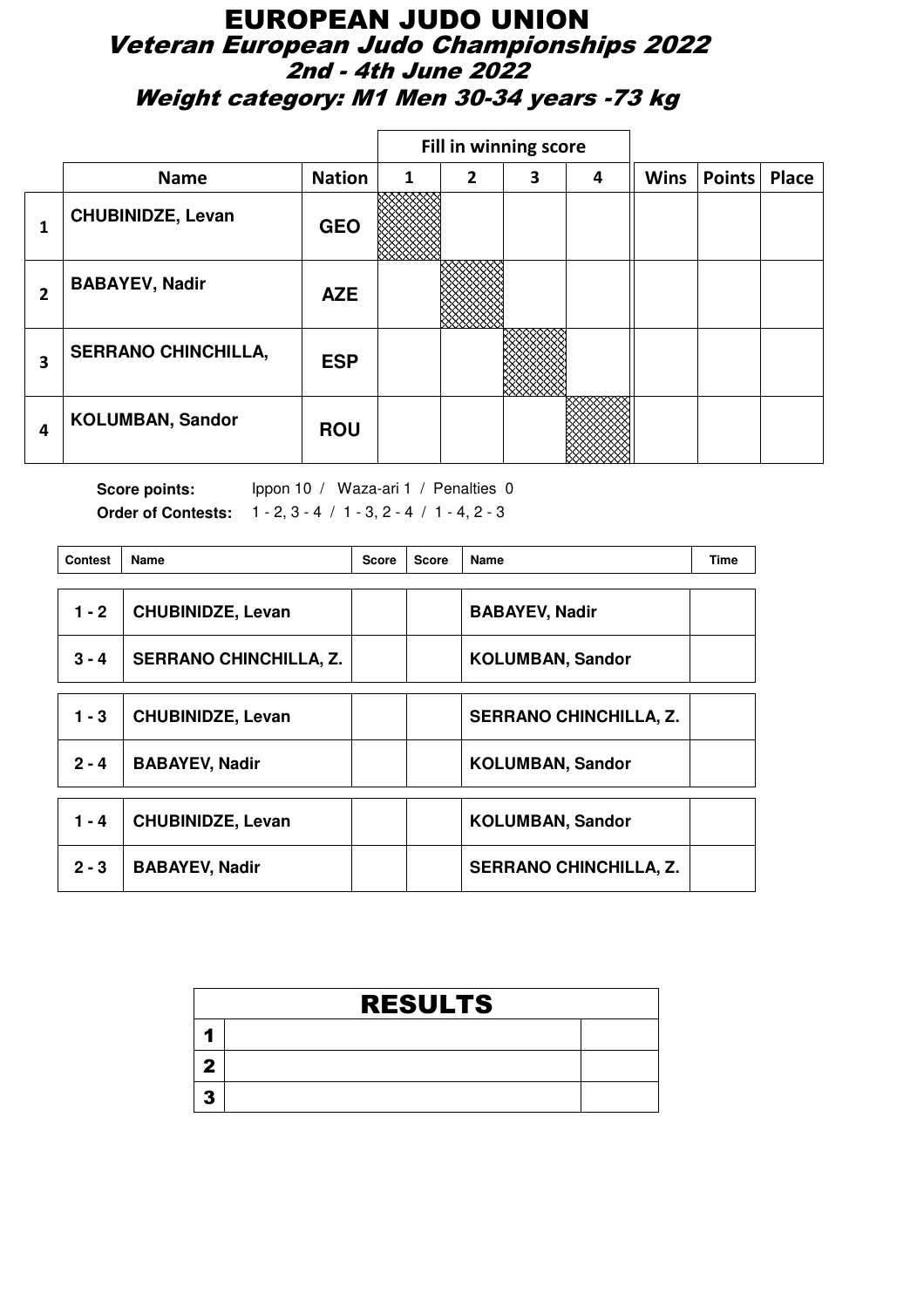Weight category: M1 Men 30-34 years -81 kg

|                |                          |               |   | Fill in winning score |   |                          |  |
|----------------|--------------------------|---------------|---|-----------------------|---|--------------------------|--|
|                | <b>Name</b>              | <b>Nation</b> | 1 | $\overline{2}$        | 3 | <b>Wins Points Place</b> |  |
|                | LEU, lurie               | <b>MDA</b>    |   |                       |   |                          |  |
| $\overline{2}$ | <b>LEIMGRUBER, David</b> | <b>SUI</b>    |   |                       |   |                          |  |
| 3              | IAKOBASHVILI, Sandro     | <b>GEO</b>    |   |                       |   |                          |  |

**Order of Contests:** 1 - 2 / 1 - 3 / 2 - 3

| <b>Contest</b> | Name               | Score | Score | Name                     | Time |
|----------------|--------------------|-------|-------|--------------------------|------|
|                | $1 - 2$ LEU, lurie |       |       | <b>LEIMGRUBER, David</b> |      |

|  | $1 - 3$   LEU, lurie |  |  | IAKOBASHVILI, Sandro |  |
|--|----------------------|--|--|----------------------|--|
|--|----------------------|--|--|----------------------|--|

|  | LEIMGRUBER, David |  |  | IAKOBASHVILI, Sandro |  |
|--|-------------------|--|--|----------------------|--|
|--|-------------------|--|--|----------------------|--|

|    | <b>RESULTS</b> |  |
|----|----------------|--|
|    |                |  |
|    |                |  |
| 49 |                |  |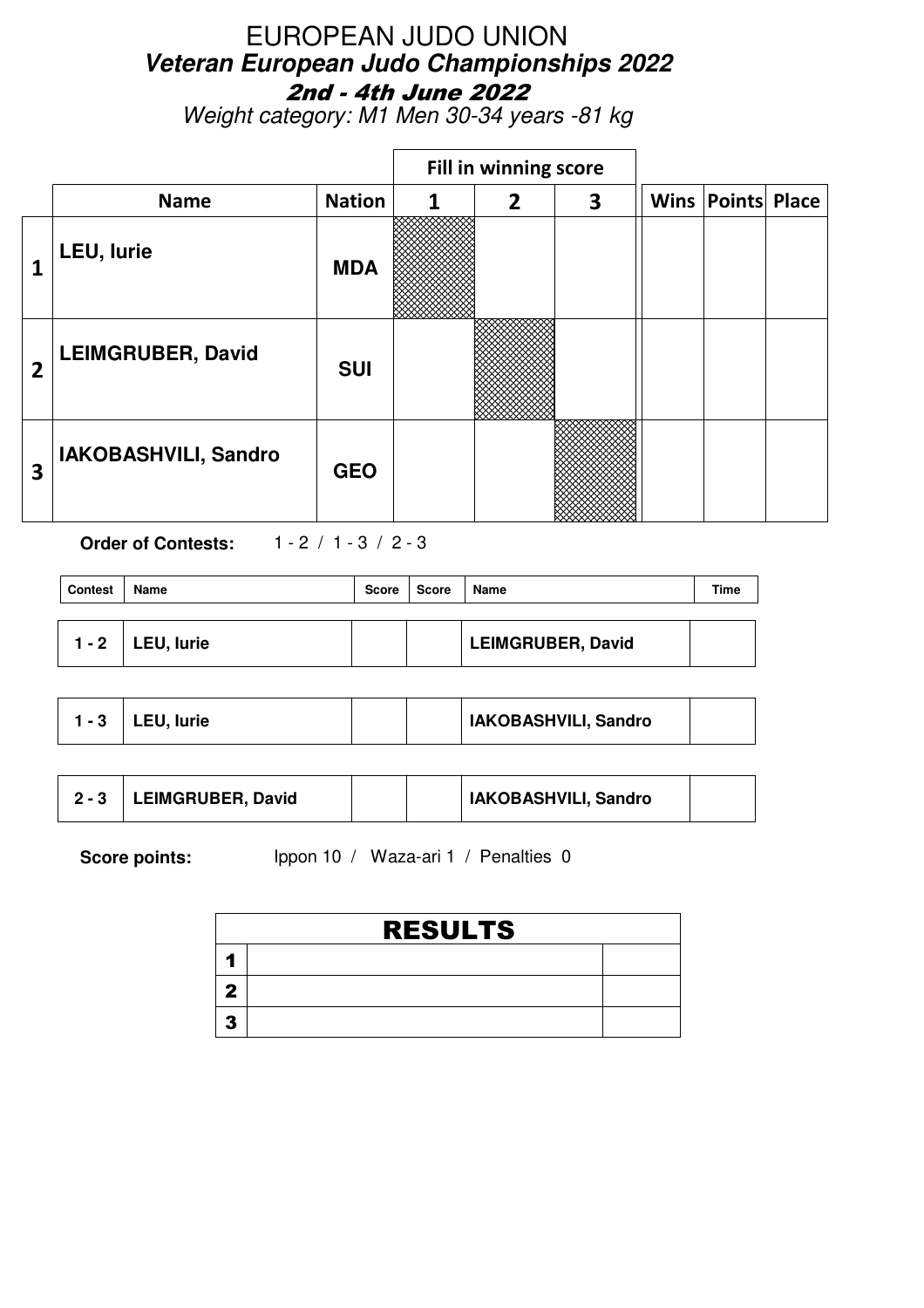### EUROPEAN JUDO UNION Veteran European Judo Championships 2022 2nd - 4th June 2022 Weight category: M1 Men 30-34 years -90 kg

|   |                             |               |   |                | Fill in winning score |   |             |        |       |
|---|-----------------------------|---------------|---|----------------|-----------------------|---|-------------|--------|-------|
|   | <b>Name</b>                 | <b>Nation</b> | 1 | $\overline{2}$ | 3                     | 4 | <b>Wins</b> | Points | Place |
|   | <b>PECHTIGAM, Martin</b>    | <b>AUT</b>    |   |                |                       |   |             |        |       |
| 2 | <b>DE LAET, Gunnar</b>      | <b>BEL</b>    |   |                |                       |   |             |        |       |
| 3 | DAVADZE, Zaza               | <b>GEO</b>    |   |                |                       |   |             |        |       |
| 4 | <b>TORTELLA BALBAS, Jua</b> | <b>ESP</b>    |   |                |                       |   |             |        |       |

| <b>Contest</b> | Name                     | <b>Score</b> | <b>Score</b> | Name                       | <b>Time</b> |
|----------------|--------------------------|--------------|--------------|----------------------------|-------------|
| $1 - 2$        | <b>PECHTIGAM, Martin</b> |              |              | <b>DE LAET, Gunnar</b>     |             |
| $3 - 4$        | DAVADZE, Zaza            |              |              | <b>TORTELLA BALBAS, J.</b> |             |
| $1 - 3$        | <b>PECHTIGAM, Martin</b> |              |              | DAVADZE, Zaza              |             |
| $2 - 4$        | <b>DE LAET, Gunnar</b>   |              |              | <b>TORTELLA BALBAS, J.</b> |             |
| $1 - 4$        | <b>PECHTIGAM, Martin</b> |              |              | <b>TORTELLA BALBAS, J.</b> |             |
| $2 - 3$        | <b>DE LAET, Gunnar</b>   |              |              | DAVADZE, Zaza              |             |

| <b>RESULTS</b> |  |
|----------------|--|
|                |  |
|                |  |
|                |  |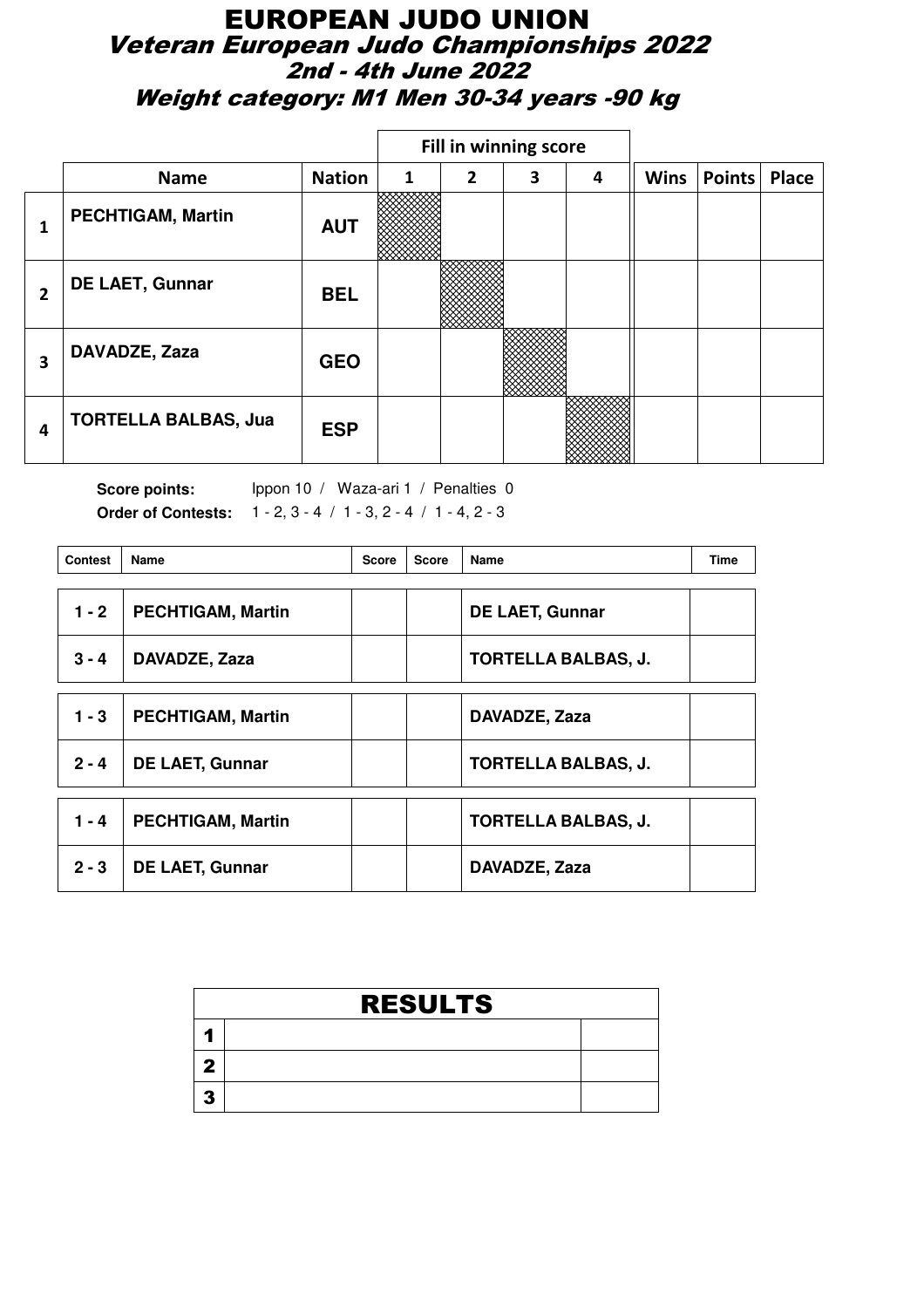Weight category: M1 Men 30-34 years -100 kg

|                         |                           |               |   | Fill in winning score |   |                          |  |
|-------------------------|---------------------------|---------------|---|-----------------------|---|--------------------------|--|
|                         | <b>Name</b>               | <b>Nation</b> | 1 | $\overline{2}$        | 3 | <b>Wins Points Place</b> |  |
| 1                       | <b>TAMLIANI, Gegi</b>     | <b>GEO</b>    |   |                       |   |                          |  |
| $\overline{2}$          | <b>VOTIKAS, Grigorios</b> | <b>GRE</b>    |   |                       |   |                          |  |
| $\overline{\mathbf{3}}$ | <b>SAFGULIYEV, Tural</b>  | <b>AZE</b>    |   |                       |   |                          |  |

**Order of Contests:** 1 - 2 / 1 - 3 / 2 - 3

| <b>Contest</b> | Name                  | <b>Score</b> | Score | Name                      | Time |
|----------------|-----------------------|--------------|-------|---------------------------|------|
| 1 - 2          | <b>TAMLIANI, Gegi</b> |              |       | <b>VOTIKAS, Grigorios</b> |      |

|  | <b>TAMLIANI, Gegi</b> |  |  | SAFGULIYEV, Tural |  |
|--|-----------------------|--|--|-------------------|--|
|--|-----------------------|--|--|-------------------|--|

|  | <b>VOTIKAS, Grigorios</b> |  |  | SAFGULIYEV, Tural |  |
|--|---------------------------|--|--|-------------------|--|
|--|---------------------------|--|--|-------------------|--|

| <b>RESULTS</b> |  |
|----------------|--|
|                |  |
|                |  |
|                |  |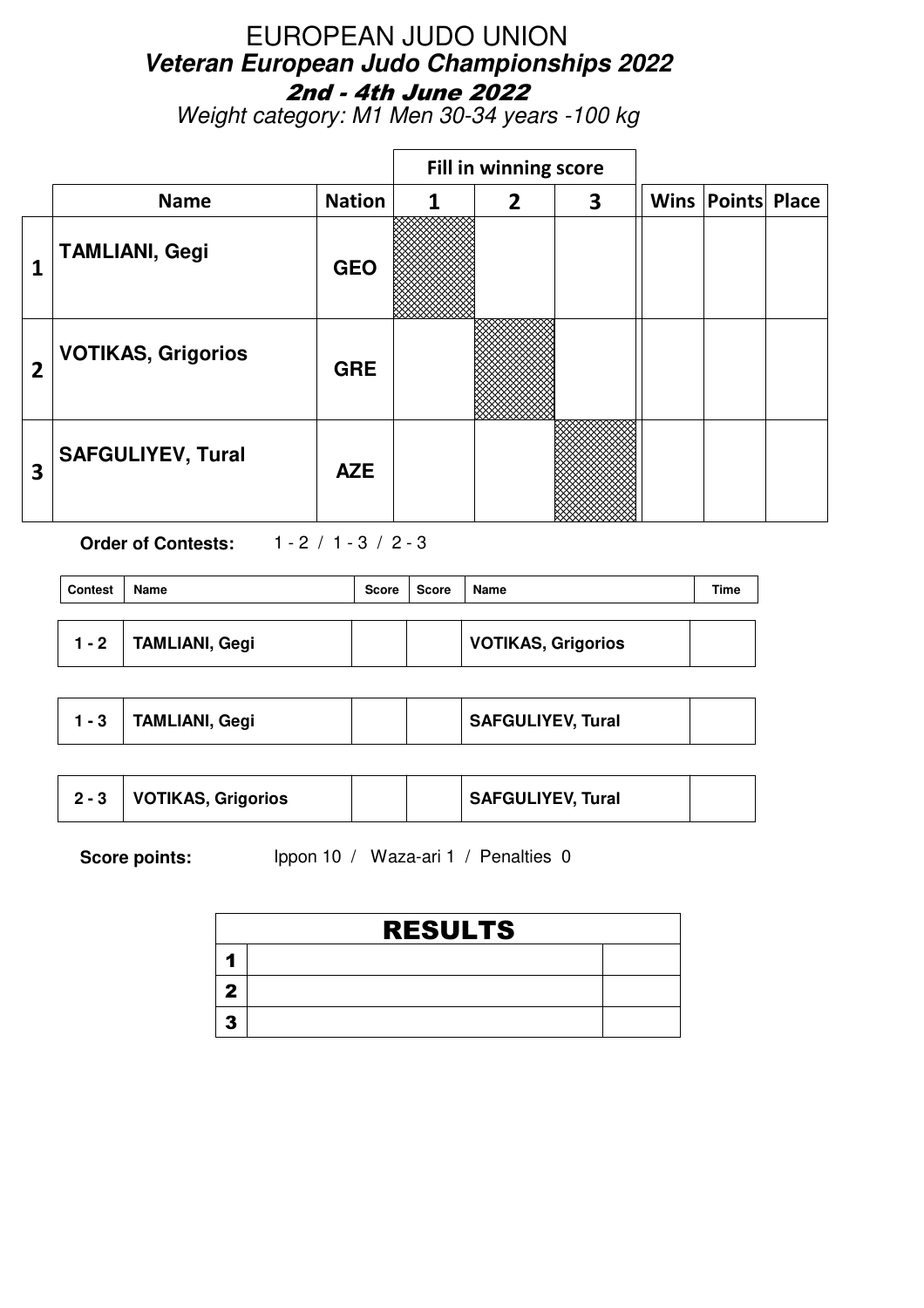### EUROPEAN JUDO UNION Veteran European Judo Championships 2022 2nd - 4th June 2022 Weight category: M2 Men 35-39 years -66 kg

|                |                                |               |   |   | Fill in winning score |   |             |        |              |
|----------------|--------------------------------|---------------|---|---|-----------------------|---|-------------|--------|--------------|
|                | <b>Name</b>                    | <b>Nation</b> | 1 | 2 | 3                     | 4 | <b>Wins</b> | Points | <b>Place</b> |
|                | <b>PSYLLAKOS, Michalis</b>     | <b>GRE</b>    |   |   |                       |   |             |        |              |
| $\overline{2}$ | <b>PAPACHRISTIDIS, Ioannis</b> | <b>GRE</b>    |   |   |                       |   |             |        |              |
| 3              | <b>LOMBARDO, Daniel</b>        | <b>ITA</b>    |   |   |                       |   |             |        |              |
| 4              | <b>BABAYEV, Vugar</b>          | <b>AZE</b>    |   |   |                       |   |             |        |              |

| <b>Contest</b> | Name                           | <b>Score</b> | <b>Score</b> | Name                           | <b>Time</b> |
|----------------|--------------------------------|--------------|--------------|--------------------------------|-------------|
| $1 - 2$        | <b>PSYLLAKOS, Michalis</b>     |              |              | <b>PAPACHRISTIDIS, Ioannis</b> |             |
| $3 - 4$        | <b>LOMBARDO, Daniel</b>        |              |              | <b>BABAYEV, Vugar</b>          |             |
| $1 - 3$        | <b>PSYLLAKOS, Michalis</b>     |              |              | <b>LOMBARDO, Daniel</b>        |             |
| $2 - 4$        | <b>PAPACHRISTIDIS, Ioannis</b> |              |              | <b>BABAYEV, Vugar</b>          |             |
| $1 - 4$        | <b>PSYLLAKOS, Michalis</b>     |              |              | <b>BABAYEV, Vugar</b>          |             |
| $2 - 3$        | <b>PAPACHRISTIDIS, Ioannis</b> |              |              | <b>LOMBARDO, Daniel</b>        |             |

| <b>RESULTS</b> |  |
|----------------|--|
|                |  |
|                |  |
|                |  |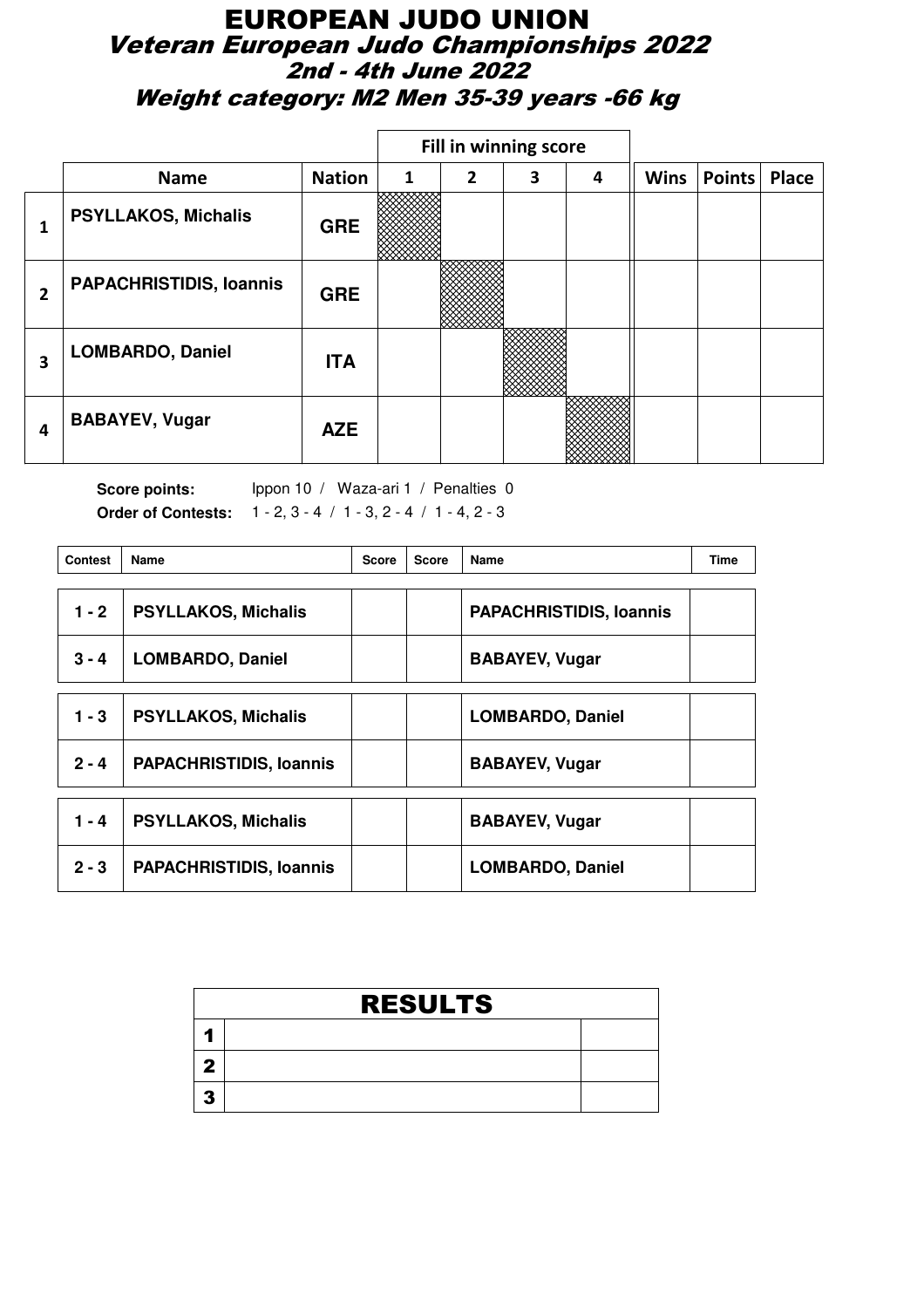Weight category: M2 Men 35-39 years -73 kg

|                |                       |               |              |                | Fill in winning score |   |   |             |               |       |
|----------------|-----------------------|---------------|--------------|----------------|-----------------------|---|---|-------------|---------------|-------|
|                | <b>Name</b>           | <b>Nation</b> | $\mathbf{1}$ | $\overline{2}$ | 3                     | 4 | 5 | <b>Wins</b> | <b>Points</b> | Place |
| 1              | <b>CARVALHO, Nuno</b> | <b>POR</b>    |              |                |                       |   |   |             |               |       |
| $\overline{2}$ | <b>BRIDGE, Joseph</b> | <b>FRA</b>    |              |                |                       |   |   |             |               |       |
| 3              | KRISTIANSEN, Jogvan   | <b>FRO</b>    |              |                |                       |   |   |             |               |       |
| 4              | MAMMADOV, Mammad      | <b>AZE</b>    |              |                |                       |   |   |             |               |       |
| 5              | <b>ROMAIN, Thomas</b> | <b>BEL</b>    |              |                |                       |   |   |             |               |       |

Score points: Ippon 10 / Waza-ari 1 / Penalties 0 **Order of Contests:** 1 - 2, 3 - 4 / 1 - 5, 2 - 3 / 4 - 5, 1 - 3 / 2 - 4, 3 - 5 / 1 - 4, 2 - 5

| <b>Contest</b> | Name                            | <b>Score</b> | <b>Score</b> | <b>Name</b>                     | <b>Time</b> |
|----------------|---------------------------------|--------------|--------------|---------------------------------|-------------|
| $1 - 2$        | <b>CARVALHO, Nuno</b>           |              |              | <b>BRIDGE, Joseph</b>           |             |
| $3 - 4$        | <b>KRISTIANSEN, Jogvan Pall</b> |              |              | <b>MAMMADOV, Mammad</b>         |             |
| $1 - 5$        | <b>CARVALHO, Nuno</b>           |              |              | <b>ROMAIN, Thomas</b>           |             |
| $2 - 3$        | <b>BRIDGE, Joseph</b>           |              |              | <b>KRISTIANSEN, Jogvan Pall</b> |             |
| $4 - 5$        | <b>MAMMADOV, Mammad</b>         |              |              | <b>ROMAIN, Thomas</b>           |             |
| $1 - 3$        | <b>CARVALHO, Nuno</b>           |              |              | <b>KRISTIANSEN, Jogvan Pall</b> |             |
| $2 - 4$        | <b>BRIDGE, Joseph</b>           |              |              | <b>MAMMADOV, Mammad</b>         |             |
| $3 - 5$        | <b>KRISTIANSEN, Jogvan Pall</b> |              |              | <b>ROMAIN, Thomas</b>           |             |
| 1 - 4          | <b>CARVALHO, Nuno</b>           |              |              | <b>MAMMADOV, Mammad</b>         |             |
| $2 - 5$        | <b>BRIDGE, Joseph</b>           |              |              | <b>ROMAIN, Thomas</b>           |             |

| <b>RESULTS</b> |  |
|----------------|--|
|                |  |
|                |  |
|                |  |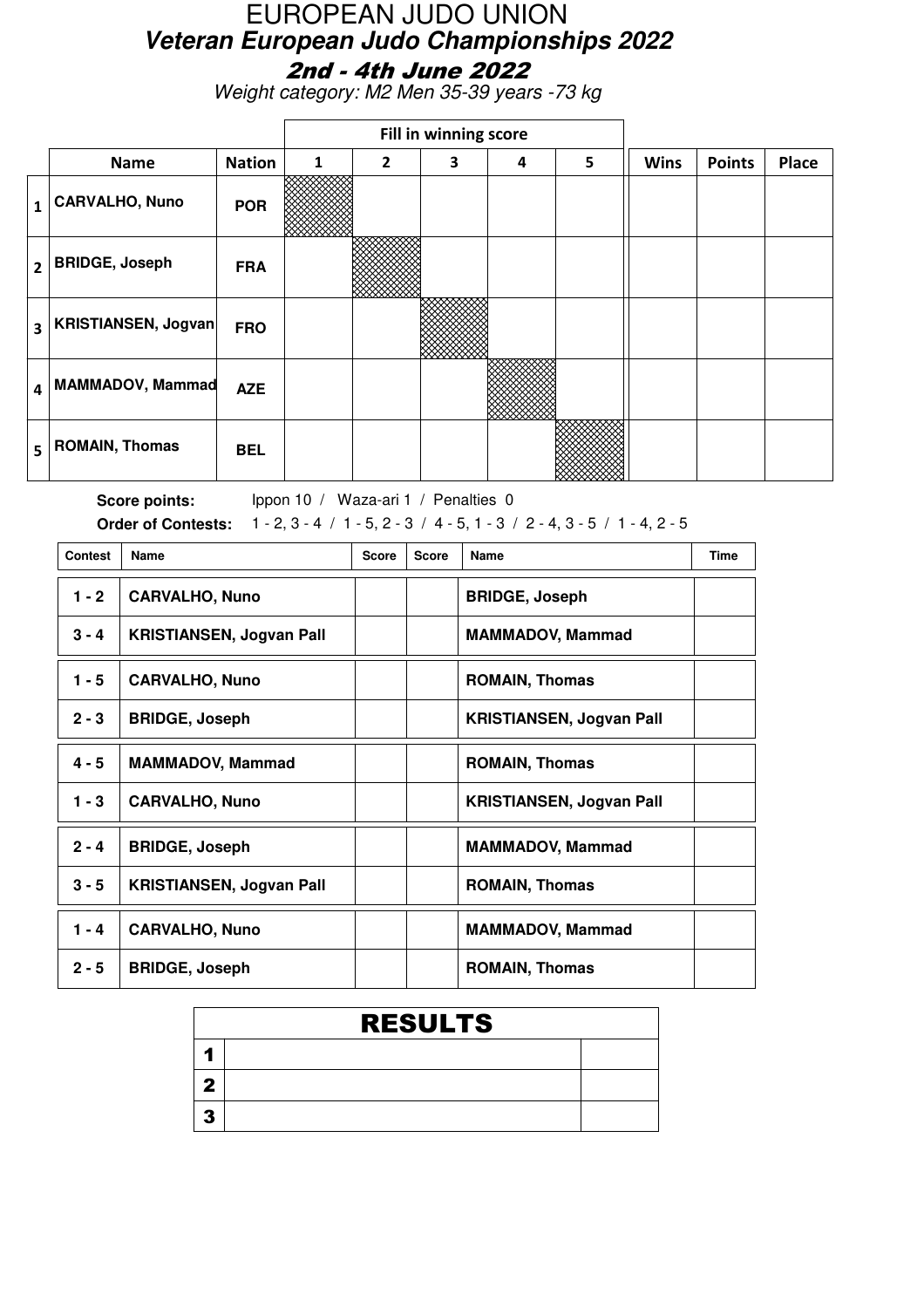Veteran European Judo Championships 20222nd - 4th June 2022Weight category: M2 Men 35-39 years -81 kg





**Printed at 03-06-2022, 18:8 by lenovo-pc**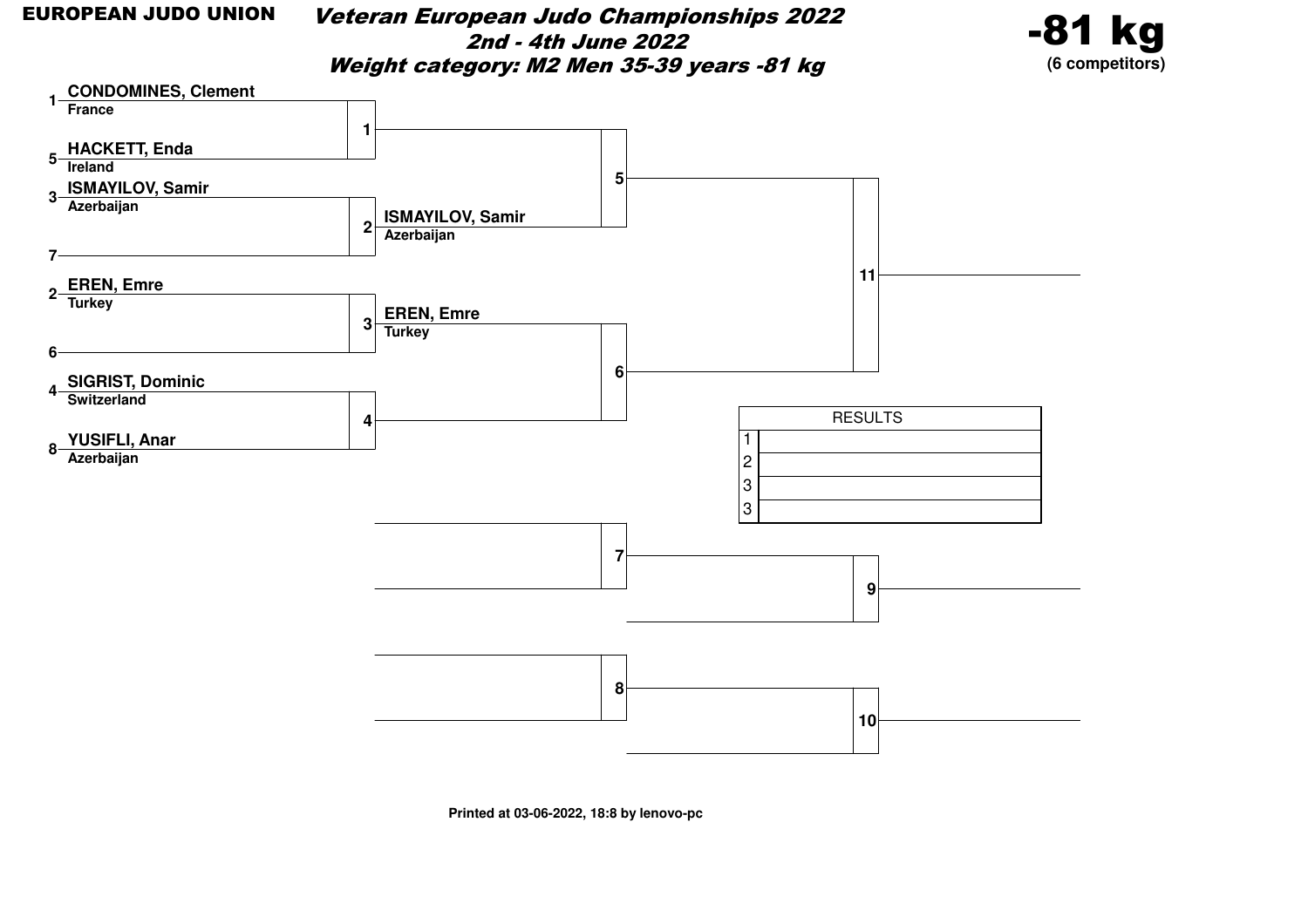Veteran European Judo Championships 20222nd - 4th June 2022Weight category: M2 Men 35-39 years -90 kg





**Printed at 03-06-2022, 18:9 by lenovo-pc**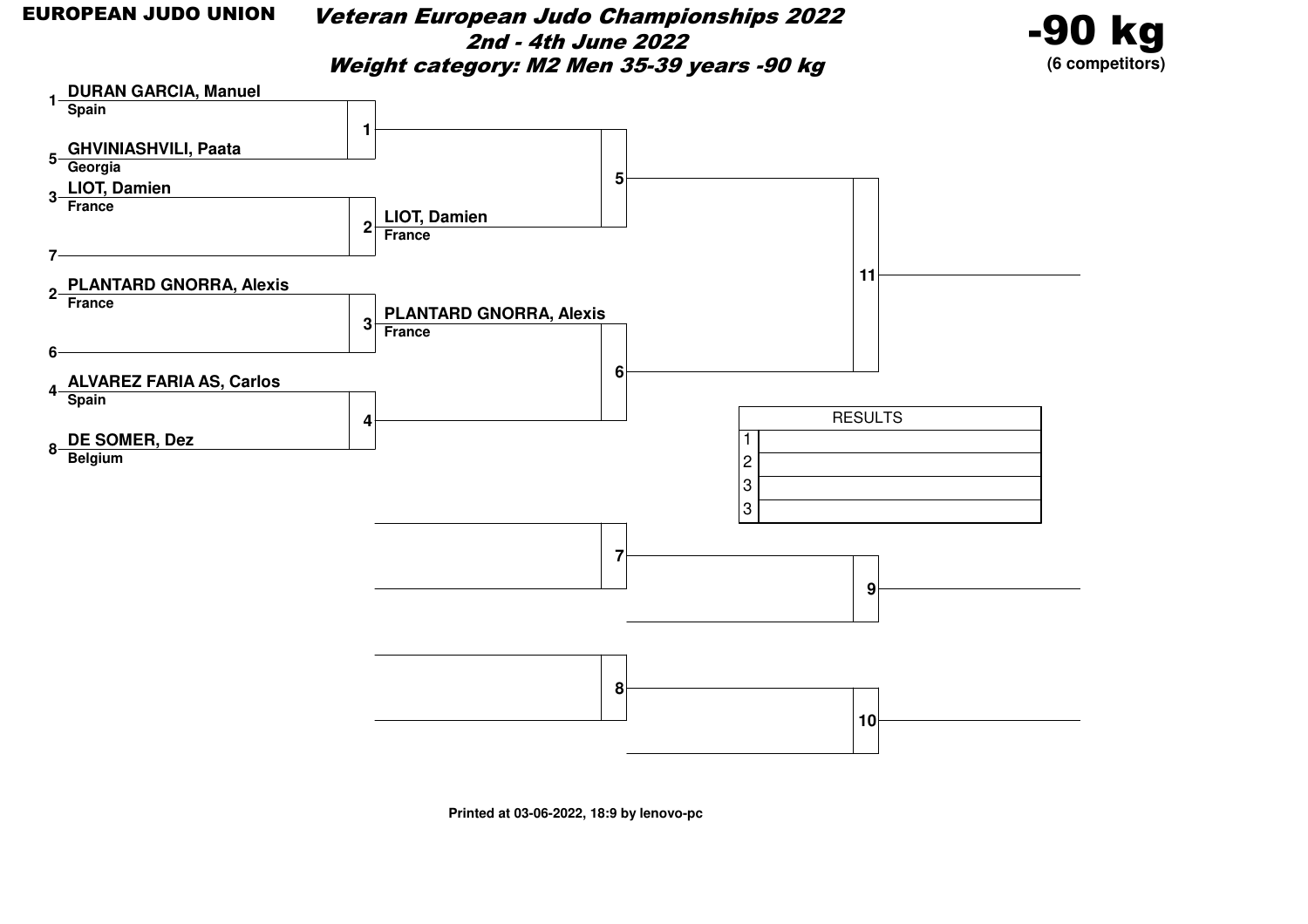### EUROPEAN JUDO UNION Veteran European Judo Championships 2022 2nd - 4th June 2022 Weight category: M2 Men 35-39 years -100 kg

|   |                           |               |   |                | Fill in winning score |   |             |        |       |
|---|---------------------------|---------------|---|----------------|-----------------------|---|-------------|--------|-------|
|   | <b>Name</b>               | <b>Nation</b> | 1 | $\overline{2}$ | 3                     | 4 | <b>Wins</b> | Points | Place |
| ┸ | ZAKARIA, Hatim            | <b>FRA</b>    |   |                |                       |   |             |        |       |
| 2 | <b>MURADOV, Ramil</b>     | <b>AZE</b>    |   |                |                       |   |             |        |       |
| 3 | <b>ALAKBAROV, Intigam</b> | <b>AZE</b>    |   |                |                       |   |             |        |       |
| 4 | <b>SASSON, Alon</b>       | <b>ISR</b>    |   |                |                       |   |             |        |       |

| <b>Contest</b> | <b>Name</b>               | <b>Score</b> | <b>Score</b> | Name                      | <b>Time</b> |
|----------------|---------------------------|--------------|--------------|---------------------------|-------------|
| $1 - 2$        | <b>ZAKARIA, Hatim</b>     |              |              | <b>MURADOV, Ramil</b>     |             |
| $3 - 4$        | <b>ALAKBAROV, Intigam</b> |              |              | <b>SASSON, Alon</b>       |             |
| $1 - 3$        | ZAKARIA, Hatim            |              |              | <b>ALAKBAROV, Intigam</b> |             |
| $2 - 4$        | <b>MURADOV, Ramil</b>     |              |              | <b>SASSON, Alon</b>       |             |
| $1 - 4$        | <b>ZAKARIA, Hatim</b>     |              |              | <b>SASSON, Alon</b>       |             |
| $2 - 3$        | <b>MURADOV, Ramil</b>     |              |              | <b>ALAKBAROV, Intigam</b> |             |

| <b>RESULTS</b> |  |  |  |  |  |  |  |
|----------------|--|--|--|--|--|--|--|
|                |  |  |  |  |  |  |  |
|                |  |  |  |  |  |  |  |
|                |  |  |  |  |  |  |  |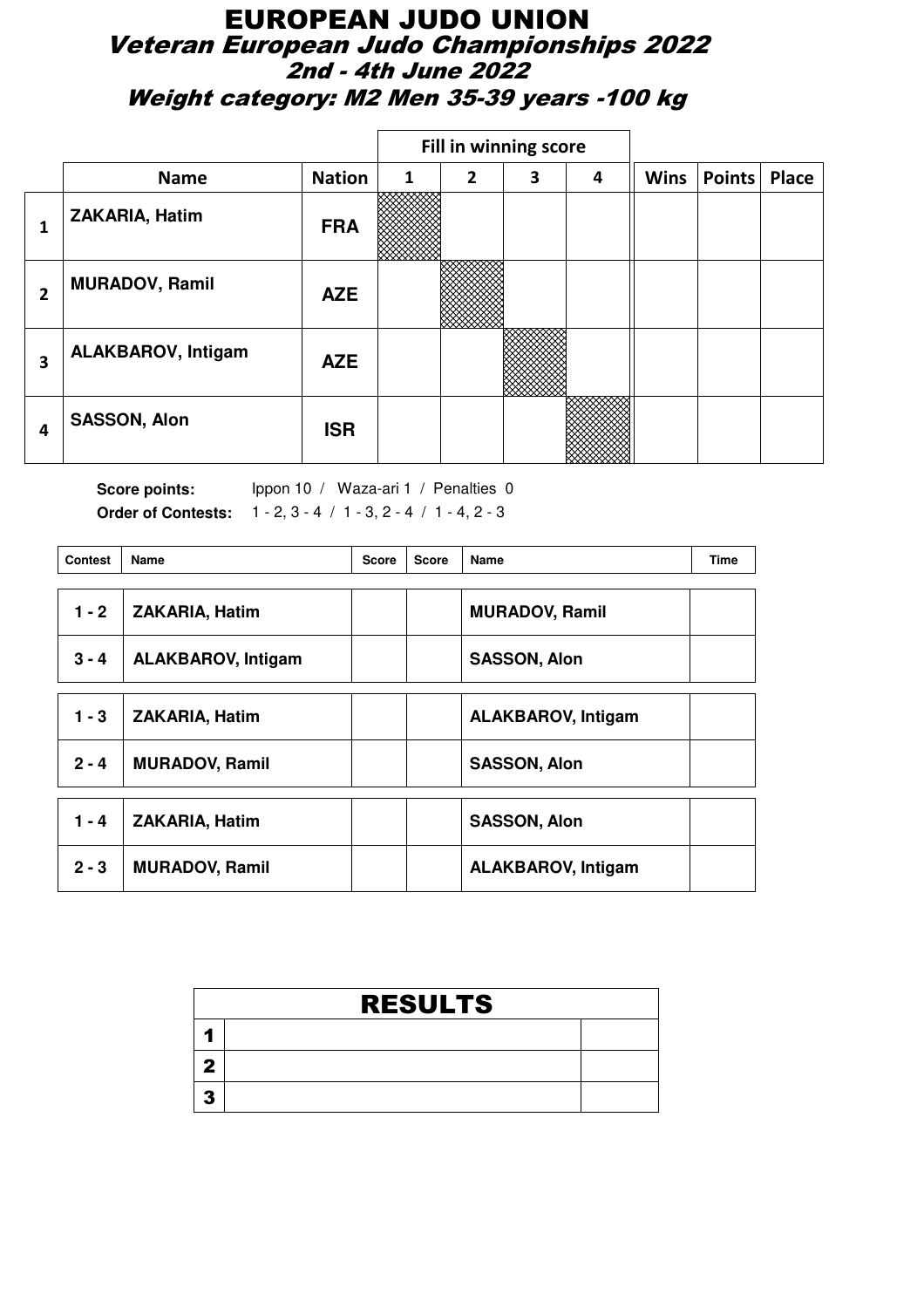Weight category: M2 Men 35-39 years +100 kg

|                |                              |               |   | Fill in winning score |   |                          |  |
|----------------|------------------------------|---------------|---|-----------------------|---|--------------------------|--|
|                | <b>Name</b>                  | <b>Nation</b> | 1 | $\overline{2}$        | 3 | <b>Wins Points Place</b> |  |
| 1              | <b>HEYDAROV, Ilham</b>       | <b>AZE</b>    |   |                       |   |                          |  |
| $\overline{2}$ | <b>TSOTSIASHVILI, Giorgi</b> | <b>GEO</b>    |   |                       |   |                          |  |
| 3              | <b>SHEGVIASHVILI, Anzori</b> | <b>GEO</b>    |   |                       |   |                          |  |

**Order of Contests:** 1 - 2 / 1 - 3 / 2 - 3

| <b>Contest</b> | Name            | <b>Score</b> | <b>Score</b> | Name                  | Time |
|----------------|-----------------|--------------|--------------|-----------------------|------|
| 1 - 2          | HEYDAROV, Ilham |              |              | TSOTSIASHVILI, Giorgi |      |

|  | <b>HEYDAROV, Ilham</b> |  |  | SHEGVIASHVILI, Anzori |  |
|--|------------------------|--|--|-----------------------|--|
|--|------------------------|--|--|-----------------------|--|

|  | <b>TSOTSIASHVILI, Giorgi</b> |  |  | SHEGVIASHVILI, Anzori |  |
|--|------------------------------|--|--|-----------------------|--|
|--|------------------------------|--|--|-----------------------|--|

|    | <b>RESULTS</b> |  |  |  |  |  |  |  |
|----|----------------|--|--|--|--|--|--|--|
|    |                |  |  |  |  |  |  |  |
|    |                |  |  |  |  |  |  |  |
| 49 |                |  |  |  |  |  |  |  |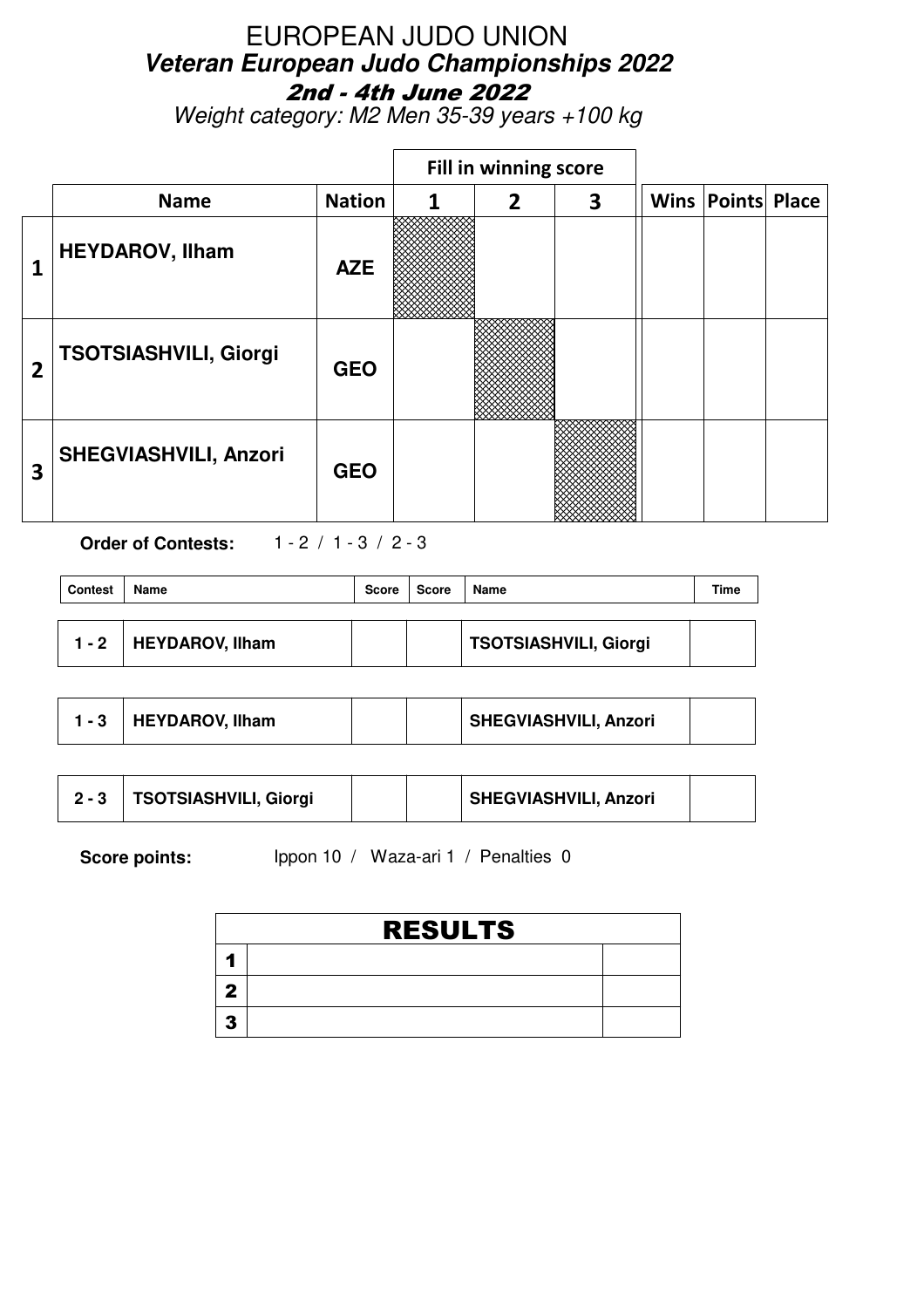### EUROPEAN JUDO UNION Veteran European Judo Championships 2022  $\dot{\texttt{2}}$ nd - 4th June 2022 Weight category: F1 Women 30-34 years -57 kg

| Contest   Name |                     | Score   Score   Name |                 | Time |
|----------------|---------------------|----------------------|-----------------|------|
|                |                     |                      |                 |      |
|                | $1 - 2$ RENK, Alina |                      | SVATON, Ludmila |      |

| - 2 | RENK, Alina |  |  | SVATON, Ludmila |  |
|-----|-------------|--|--|-----------------|--|
|-----|-------------|--|--|-----------------|--|

| 1 - 2 | <sup>1</sup> RENK, Alina |  |  | SVATON, Ludmila |  |
|-------|--------------------------|--|--|-----------------|--|
|-------|--------------------------|--|--|-----------------|--|

Score points: Ippon 100 / Wazaari 10 / Yuko 1 / Yusei gachi 0,5

**Criteria to define the winner:** better of 2 contests, if 1 - 1 the third match will decide

| <b>RESULTS</b> |  |  |  |  |  |  |  |  |
|----------------|--|--|--|--|--|--|--|--|
|                |  |  |  |  |  |  |  |  |
|                |  |  |  |  |  |  |  |  |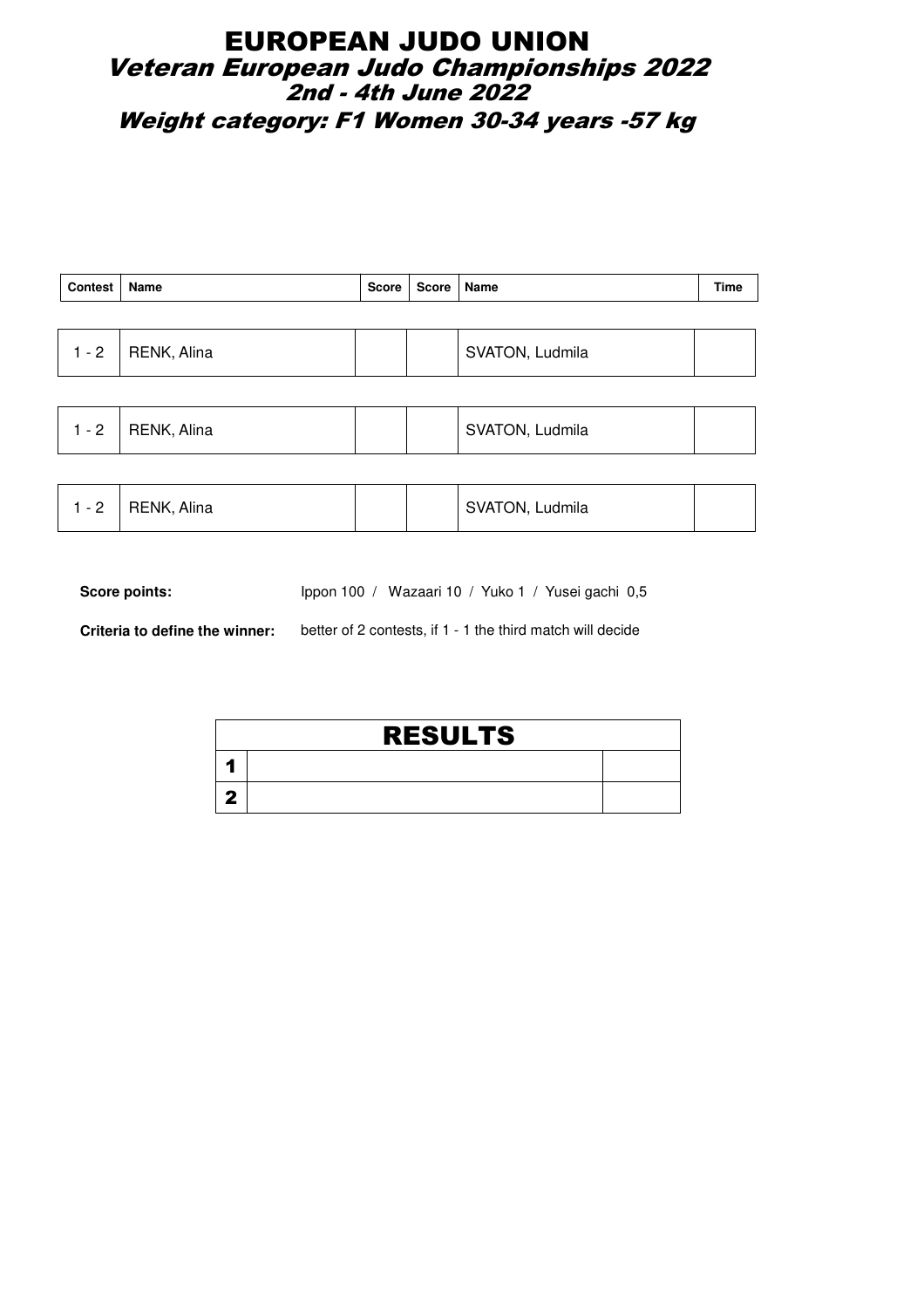Weight category: F1 Women 30-34 years -63 kg

|                |                           |               |   | Fill in winning score |   |                          |  |
|----------------|---------------------------|---------------|---|-----------------------|---|--------------------------|--|
|                | <b>Name</b>               | <b>Nation</b> | 1 | $\overline{2}$        | 3 | <b>Wins Points Place</b> |  |
| 1              | PEREIRA, Ornella          | <b>FRA</b>    |   |                       |   |                          |  |
| $\overline{2}$ | DE SOMER, Fran            | <b>BEL</b>    |   |                       |   |                          |  |
| 3              | <b>GLASSFORD, Natasha</b> | <b>GBR</b>    |   |                       |   |                          |  |

**Order of Contests:** 1 - 2 / 1 - 3 / 2 - 3

| <b>Contest</b> | Name                    | Score | Score | <b>Name</b>           | Time |
|----------------|-------------------------|-------|-------|-----------------------|------|
|                |                         |       |       |                       |      |
| $1 - 2$        | <b>PEREIRA, Ornella</b> |       |       | <b>DE SOMER, Fran</b> |      |

| $1 - 3$ . | PEREIRA, Ornella |  |  | GLASSFORD, Natasha |  |
|-----------|------------------|--|--|--------------------|--|
|-----------|------------------|--|--|--------------------|--|

|  | DE SOMER, Fran |  |  | GLASSFORD, Natasha |  |
|--|----------------|--|--|--------------------|--|
|--|----------------|--|--|--------------------|--|

| <b>RESULTS</b> |  |  |  |  |
|----------------|--|--|--|--|
|                |  |  |  |  |
|                |  |  |  |  |
|                |  |  |  |  |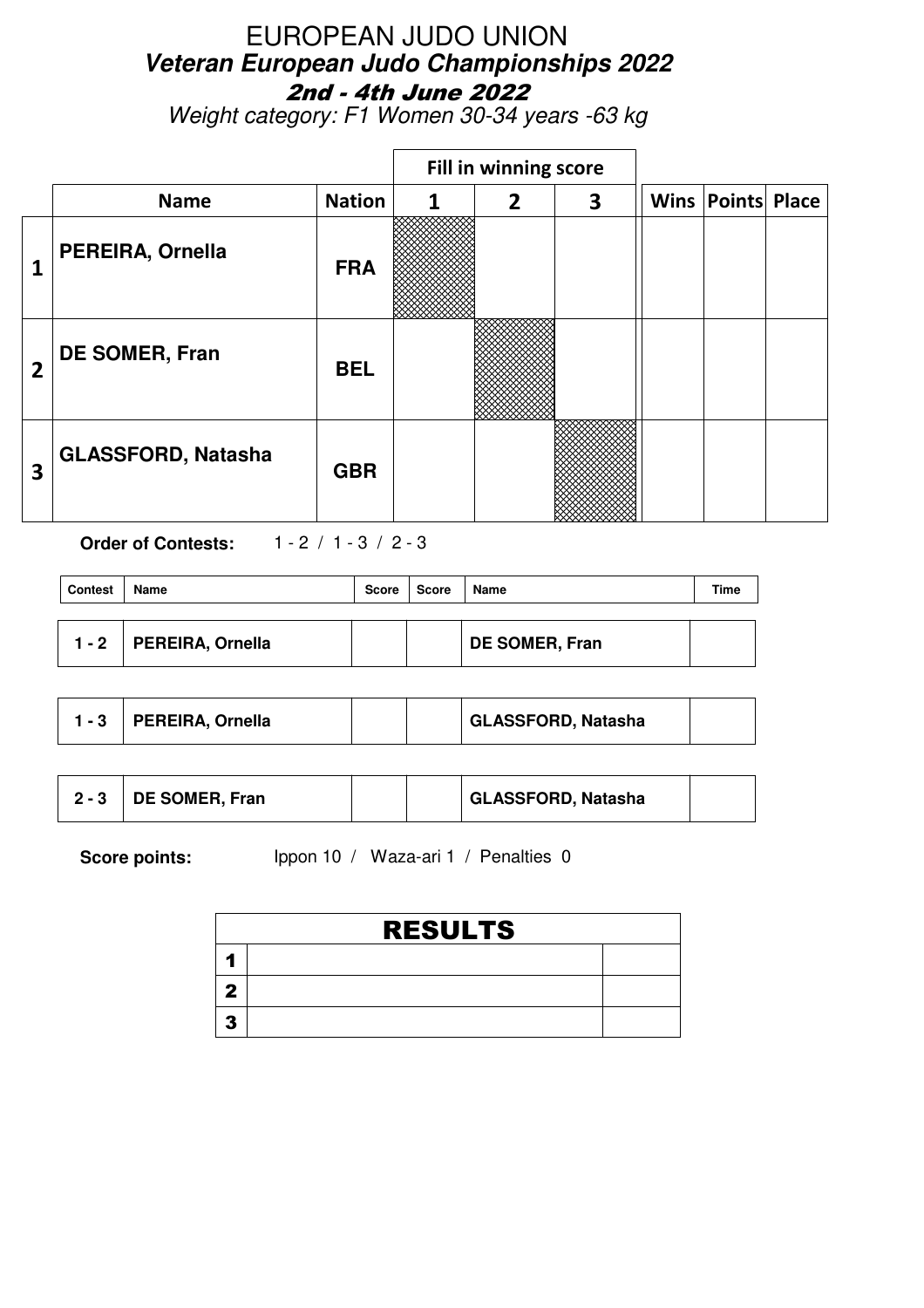Weight category: F1 Women 30-34 years -70 kg

|                         |                          |               | Fill in winning score |                |   |                          |  |
|-------------------------|--------------------------|---------------|-----------------------|----------------|---|--------------------------|--|
|                         | <b>Name</b>              | <b>Nation</b> | 1                     | $\overline{2}$ | 3 | <b>Wins Points Place</b> |  |
| 1                       | <b>ALBERTS, Nicoline</b> | <b>NED</b>    |                       |                |   |                          |  |
| $\overline{2}$          | <b>BATT, Danielle</b>    | <b>GBR</b>    |                       |                |   |                          |  |
| $\overline{\mathbf{3}}$ | DE SOMER, Fee            | <b>BEL</b>    |                       |                |   |                          |  |

**Order of Contests:** 1 - 2 / 1 - 3 / 2 - 3

| <b>Contest</b> | Name                      | Score | Score | Name                  | Time |
|----------------|---------------------------|-------|-------|-----------------------|------|
|                | 1 - 2   ALBERTS, Nicoline |       |       | <b>BATT, Danielle</b> |      |

|  | ALBERTS, Nicoline |  |  | DE SOMER, Fee |  |
|--|-------------------|--|--|---------------|--|
|--|-------------------|--|--|---------------|--|

| $2 - 3$ | <b>BATT, Danielle</b> |  | DE SOMER, Fee |  |
|---------|-----------------------|--|---------------|--|
|         |                       |  |               |  |

| <b>RESULTS</b> |  |  |  |  |
|----------------|--|--|--|--|
|                |  |  |  |  |
|                |  |  |  |  |
|                |  |  |  |  |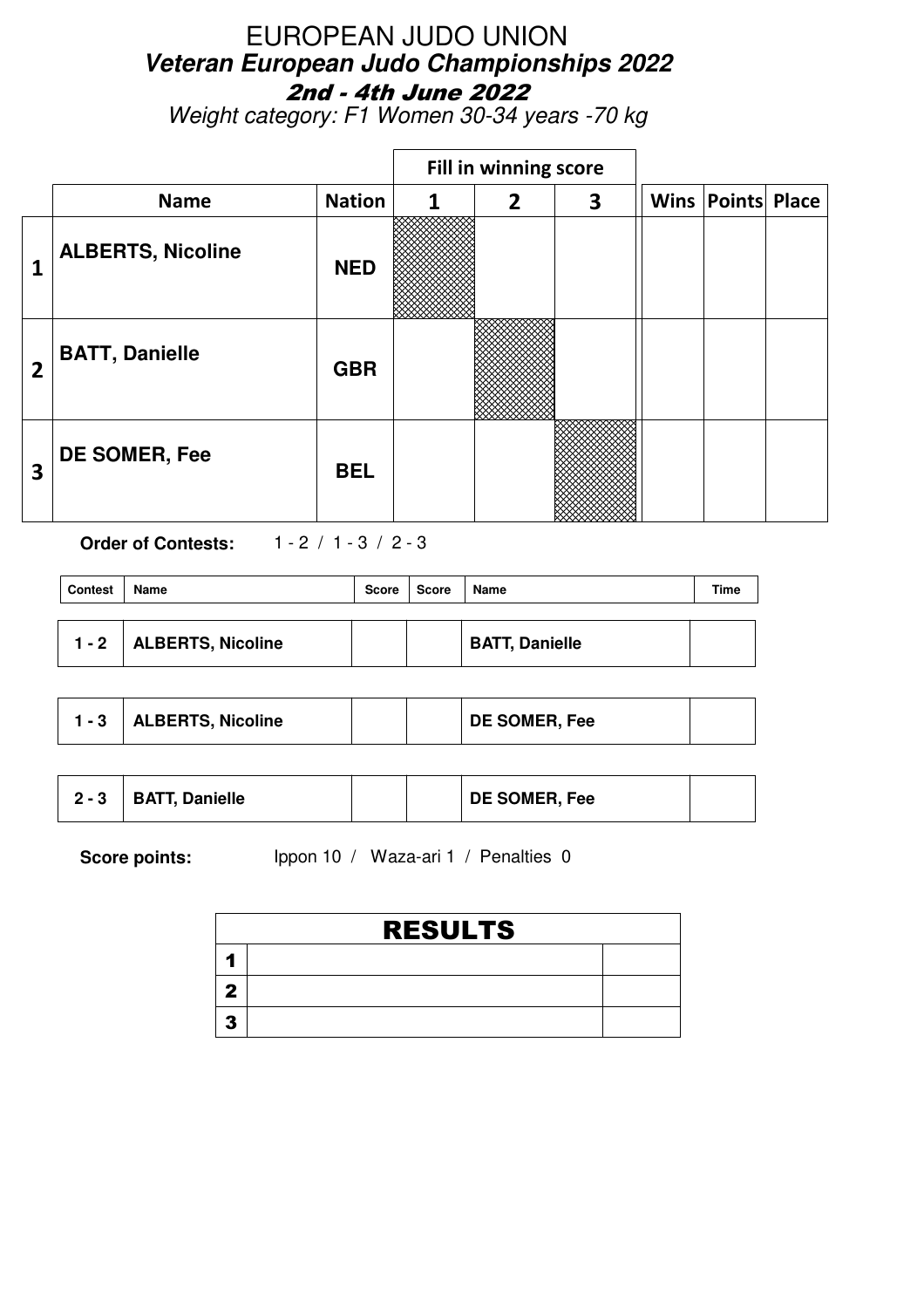#### EUROPEAN JUDO UNION Veteran European Judo Championships 2022  $\dot{\texttt{2}}$ nd - 4th June 2022 Weight category: F3 Women 40-44 years -52 kg

| Contest   Name |                | Score   Score   Name |                 | Time |
|----------------|----------------|----------------------|-----------------|------|
|                |                |                      |                 |      |
| $1 - 2$        | BRONNER, Lucie |                      | COSTA, Carolina |      |

| BRONNER, Lucie<br>$-2$<br><sup>1</sup> COSTA, Carolina<br><u>_</u> |
|--------------------------------------------------------------------|
|--------------------------------------------------------------------|

| - 2 | <b>BRONNER, Lucie</b> |  |  | COSTA, Carolina |  |
|-----|-----------------------|--|--|-----------------|--|
|-----|-----------------------|--|--|-----------------|--|

Score points: Ippon 100 / Wazaari 10 / Yuko 1 / Yusei gachi 0,5

**Criteria to define the winner:** better of 2 contests, if 1 - 1 the third match will decide

| <b>RESULTS</b> |  |
|----------------|--|
|                |  |
|                |  |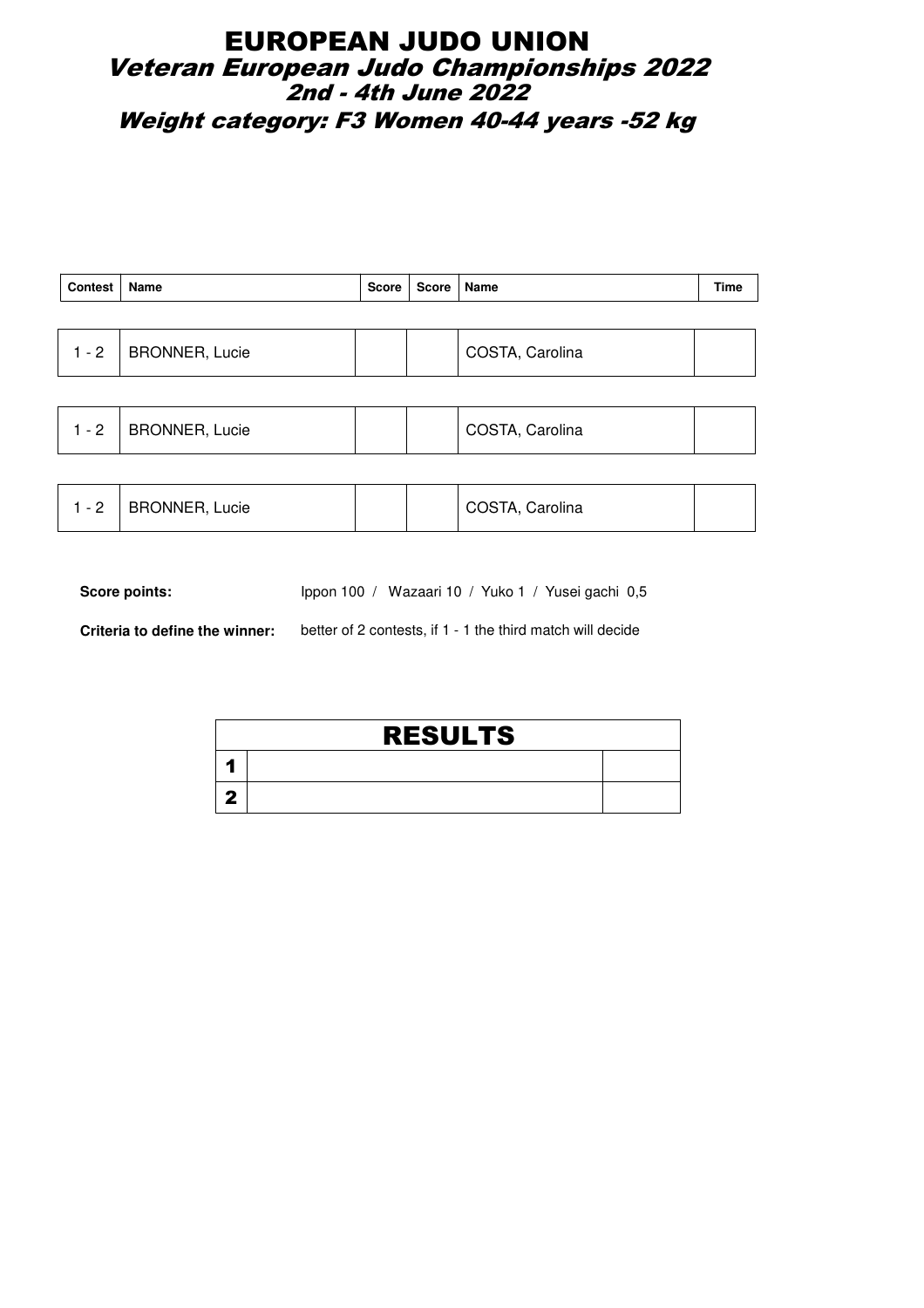### EUROPEAN JUDO UNION Veteran European Judo Championships 2022 2nd - 4th June 2022 Weight category: F3 Women 40-44 years -78 kg

|                |                          |               |              |   | Fill in winning score |   |             |        |              |
|----------------|--------------------------|---------------|--------------|---|-----------------------|---|-------------|--------|--------------|
|                | <b>Name</b>              | <b>Nation</b> | $\mathbf{1}$ | 2 | 3                     | 4 | <b>Wins</b> | Points | <b>Place</b> |
| 1              | <b>BATTISTELLA, Lara</b> | <b>ITA</b>    |              |   |                       |   |             |        |              |
| $\overline{2}$ | <b>KORTMANN, Daniela</b> | <b>GER</b>    |              |   |                       |   |             |        |              |
| 3              | <b>DRINHAUS, Julia</b>   | <b>GER</b>    |              |   |                       |   |             |        |              |
| 4              | <b>ZANNONI, Jessica</b>  | <b>SMR</b>    |              |   |                       |   |             |        |              |

| <b>Contest</b> | <b>Name</b>              | <b>Score</b> | <b>Score</b> | Name                     | <b>Time</b> |
|----------------|--------------------------|--------------|--------------|--------------------------|-------------|
| $1 - 2$        | <b>BATTISTELLA, Lara</b> |              |              | <b>KORTMANN, Daniela</b> |             |
| $3 - 4$        | <b>DRINHAUS, Julia</b>   |              |              | <b>ZANNONI, Jessica</b>  |             |
| $1 - 3$        | <b>BATTISTELLA, Lara</b> |              |              | <b>DRINHAUS, Julia</b>   |             |
| $2 - 4$        | <b>KORTMANN, Daniela</b> |              |              | <b>ZANNONI, Jessica</b>  |             |
| $1 - 4$        | <b>BATTISTELLA, Lara</b> |              |              | <b>ZANNONI, Jessica</b>  |             |
| $2 - 3$        | <b>KORTMANN, Daniela</b> |              |              | <b>DRINHAUS, Julia</b>   |             |

| <b>RESULTS</b> |  |  |  |  |  |  |  |  |
|----------------|--|--|--|--|--|--|--|--|
|                |  |  |  |  |  |  |  |  |
|                |  |  |  |  |  |  |  |  |
|                |  |  |  |  |  |  |  |  |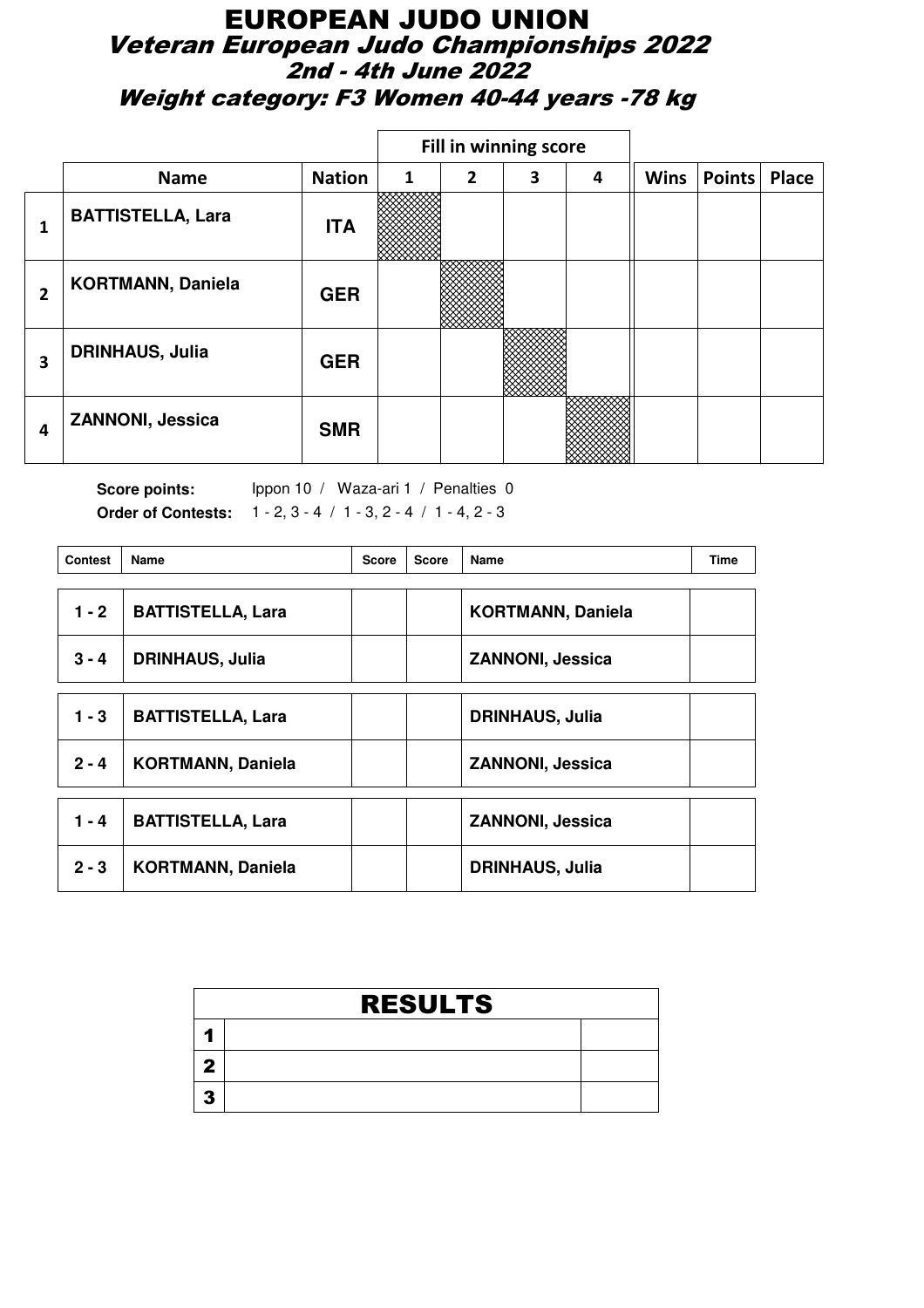Weight category: F5 Women 50-54 years -57 kg

|                         |                          |               |   | Fill in winning score |   |                          |  |
|-------------------------|--------------------------|---------------|---|-----------------------|---|--------------------------|--|
|                         | <b>Name</b>              | <b>Nation</b> | 1 | $\overline{2}$        | 3 | <b>Wins Points Place</b> |  |
|                         | <b>DINIZ, Catarina</b>   | <b>POR</b>    |   |                       |   |                          |  |
| $\overline{2}$          | <b>BERTONE, Andretta</b> | <b>ITA</b>    |   |                       |   |                          |  |
| $\overline{\mathbf{3}}$ | <b>STEREA, Lena</b>      | <b>ROU</b>    |   |                       |   |                          |  |

**Order of Contests:** 1 - 2 / 1 - 3 / 2 - 3

| <b>Contest</b> | Name            | <b>Score</b> | Score | Name                     | Time |
|----------------|-----------------|--------------|-------|--------------------------|------|
| $1 - 2$        | DINIZ, Catarina |              |       | <b>BERTONE, Andretta</b> |      |

| l - 3 | <b>DINIZ, Catarina</b> |  |  | STEREA, Lena |  |
|-------|------------------------|--|--|--------------|--|
|-------|------------------------|--|--|--------------|--|

| <b>BERTONE, Andretta</b><br>STEREA, Lena<br>$2 - 3$ |
|-----------------------------------------------------|
|-----------------------------------------------------|

| <b>RESULTS</b> |  |  |  |  |  |  |  |
|----------------|--|--|--|--|--|--|--|
|                |  |  |  |  |  |  |  |
|                |  |  |  |  |  |  |  |
|                |  |  |  |  |  |  |  |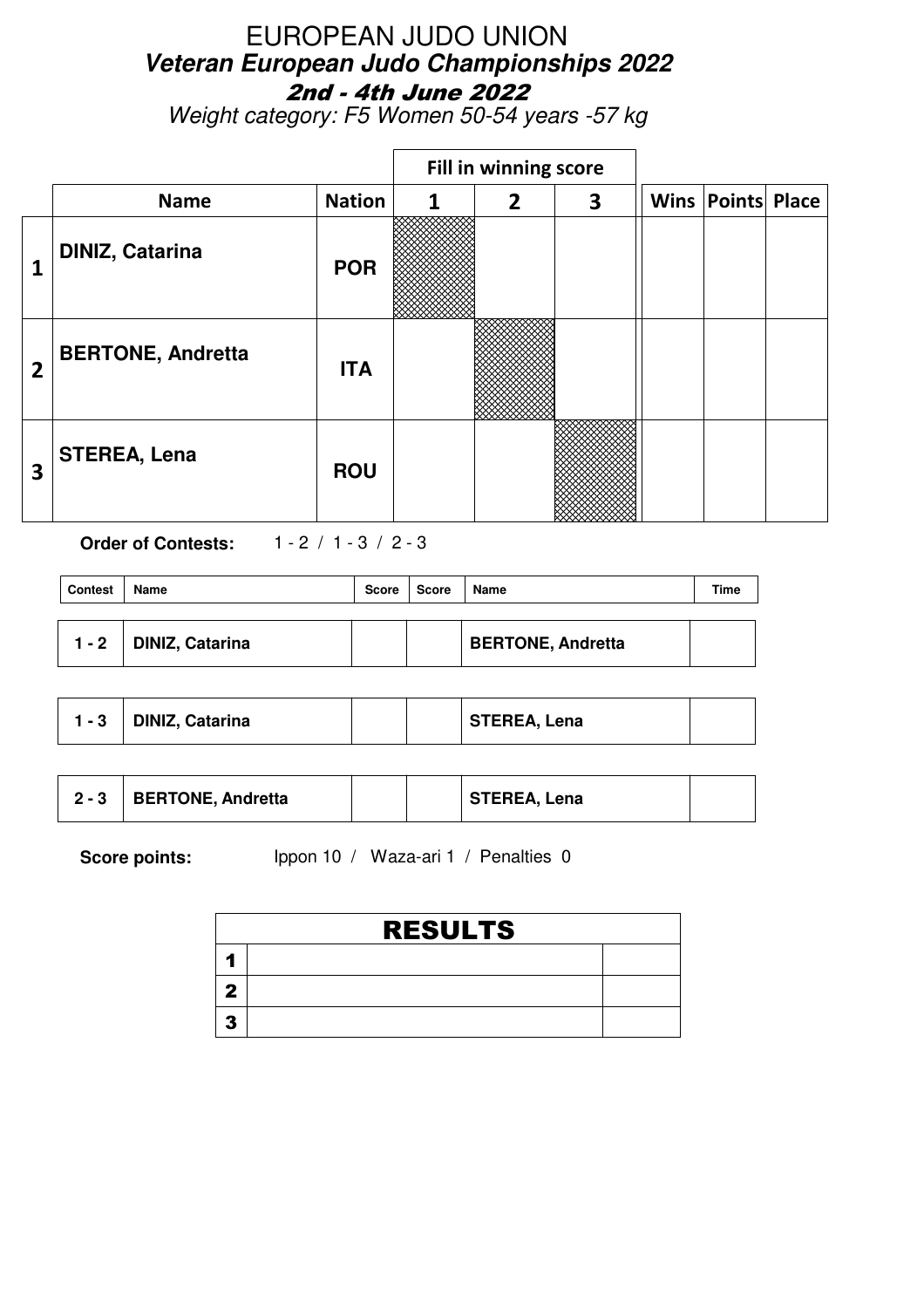Weight category: F5 Women 50-54 years -70 kg

|                |                         |               |   | Fill in winning score |   |                          |  |
|----------------|-------------------------|---------------|---|-----------------------|---|--------------------------|--|
|                | <b>Name</b>             | <b>Nation</b> | 1 | $\overline{2}$        | 3 | <b>Wins Points Place</b> |  |
| 1              | PAOLETTI, Ilenia        | <b>ITA</b>    |   |                       |   |                          |  |
| $\overline{2}$ | <b>KRALIKOVA, Ivana</b> | <b>CZE</b>    |   |                       |   |                          |  |
| 3              | SILZ, Anja              | <b>GER</b>    |   |                       |   |                          |  |

**Order of Contests:** 1 - 2 / 1 - 3 / 2 - 3

| <b>Contest</b> | Name             | <b>Score</b> | <b>Score</b> | Name                    | Time |
|----------------|------------------|--------------|--------------|-------------------------|------|
| $1 - 2$        | PAOLETTI, Ilenia |              |              | <b>KRALIKOVA, Ivana</b> |      |

|  | $1 - 3$ <b>PAOLETTI, Ilenia</b> |  |  | SILZ, Anja |  |
|--|---------------------------------|--|--|------------|--|
|--|---------------------------------|--|--|------------|--|

| $2 - 3$ | <b>KRALIKOVA, Ivana</b> |  | SILZ, Anja |  |
|---------|-------------------------|--|------------|--|
|         |                         |  |            |  |

| <b>RESULTS</b> |  |  |  |  |
|----------------|--|--|--|--|
|                |  |  |  |  |
|                |  |  |  |  |
|                |  |  |  |  |